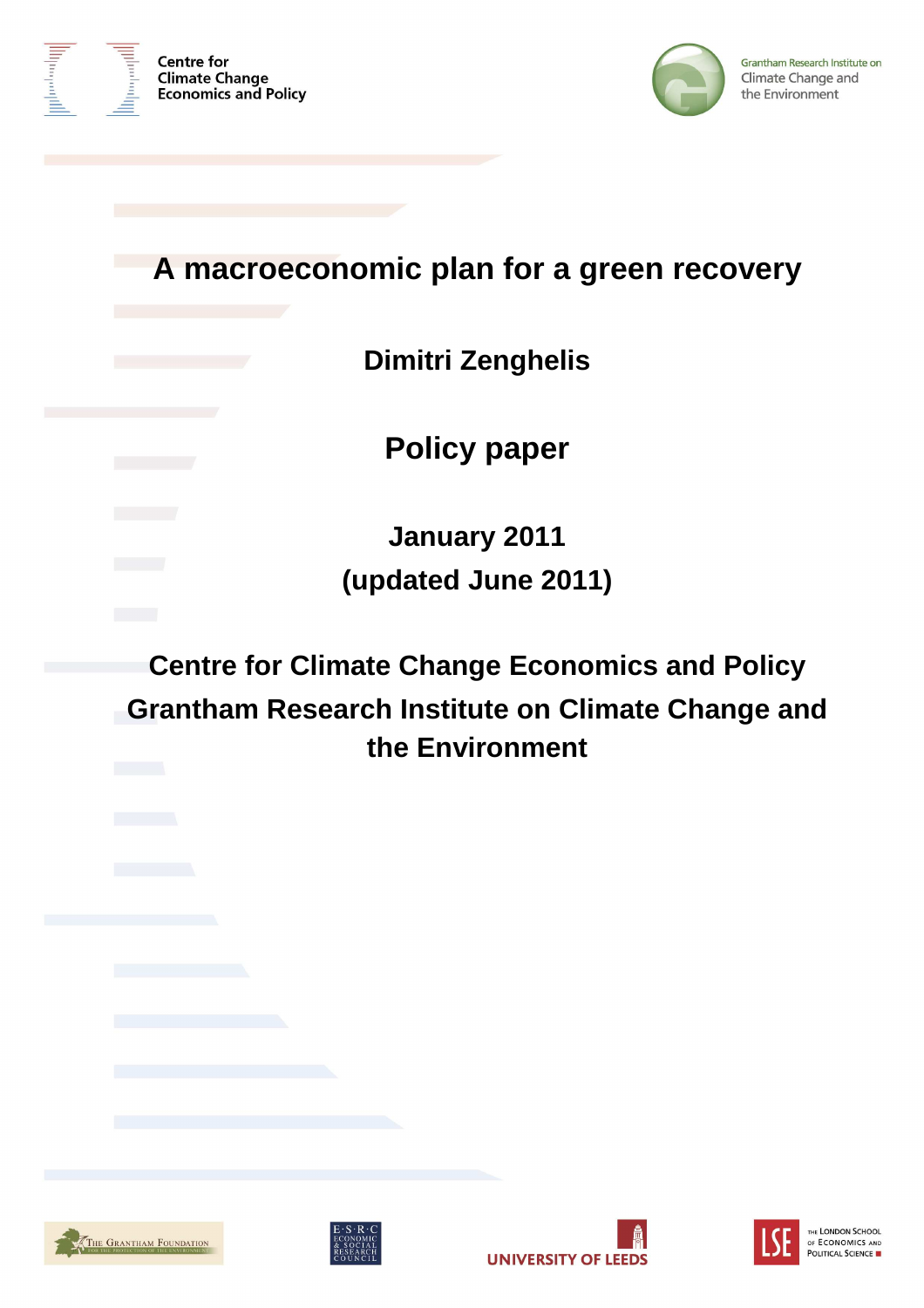#### **The Centre for Climate Change Economics and Policy (CCCEP)** was

established in 2008 to advance public and private action on climate change through rigorous, innovative research. The Centre is hosted jointly by the University of Leeds and the London School of Economics and Political Science. It is funded by the UK Economic and Social Research Council and Munich Re. More information about the Centre for Climate Change Economics and Policy can be found at: http://www.cccep.ac.uk

#### **The Grantham Research Institute on Climate Change and the**

**Environment** was established in 2008 at the London School of Economics and Political Science. The Institute bring together international expertise on economics, as well as finance, geography, the environment, international development and political economy to establish a world-leading centre for policy-relevant research, teaching and training in climate change and the environment. It is funded by the Grantham Foundation for the Protection of the Environment, which also funds the Grantham Institute for Climate Change at Imperial College London. More information about the Grantham Research Institute can be found at: http://www.lse.ac.uk/grantham/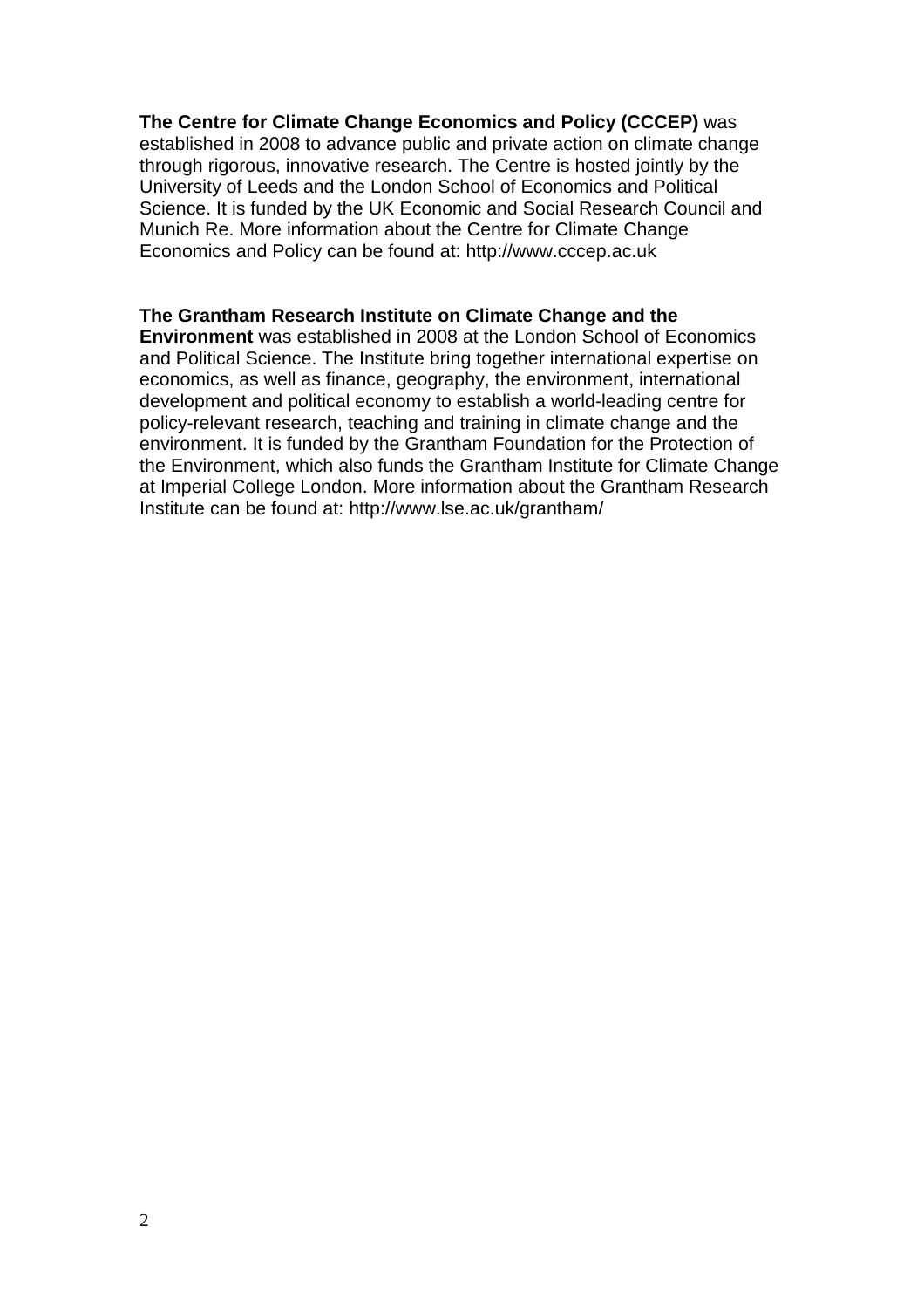**A Macroeconomic Plan for a Green Recovery** 

# **Dimitri Zenghelis<sup>1</sup>**

# **Contents**

## **Executive summary**

A unique green opportunity has arisen for policy-makers to create viable new markets, boost private investment and innovation, and stimulate the economy without requiring large public expenditure. By sending a credible market signal in the form of clearly identified market-based policy instruments — involving long-term carbon pricing, standards and regulations, together with carefully designed technology support — the government has the potential to unlock private investment in renewable energy, energy efficiency and low-carbon vehicles. It would do so by utilising the historically vast pool of available private saving. Macroeconomic theory and evidence tells us that in the current economic environment, this could unleash sizeable economic benefits by boosting private spending, creating jobs and generating tax revenues. It would also allow the monetary authorities greater leeway to stimulate demand. Moreover, this private investment need not be expected to crowd out alternative capital expenditure or boost public borrowing.

<sup>&</sup>lt;sup>1</sup> The author is a Senior Visiting Fellow at the Grantham Research Institute on Climate Change and the Environment at the London School of Economics and Political Science. He is also a Senior Economic Adviser at Cisco and an Associate Fellow at the Royal Institute of International Affairs (Chatham House). The author would like to thank Nick Bate, Will Blythe, Alex Bowen, Simon Dietz, Graham Floater, Peter Gruetter, Cameron Hepburn, Ingrid Holmes, Chris Kelly, Mark Kenber, Carlota Perez, Nick Stern and Bob Ward for their input and support.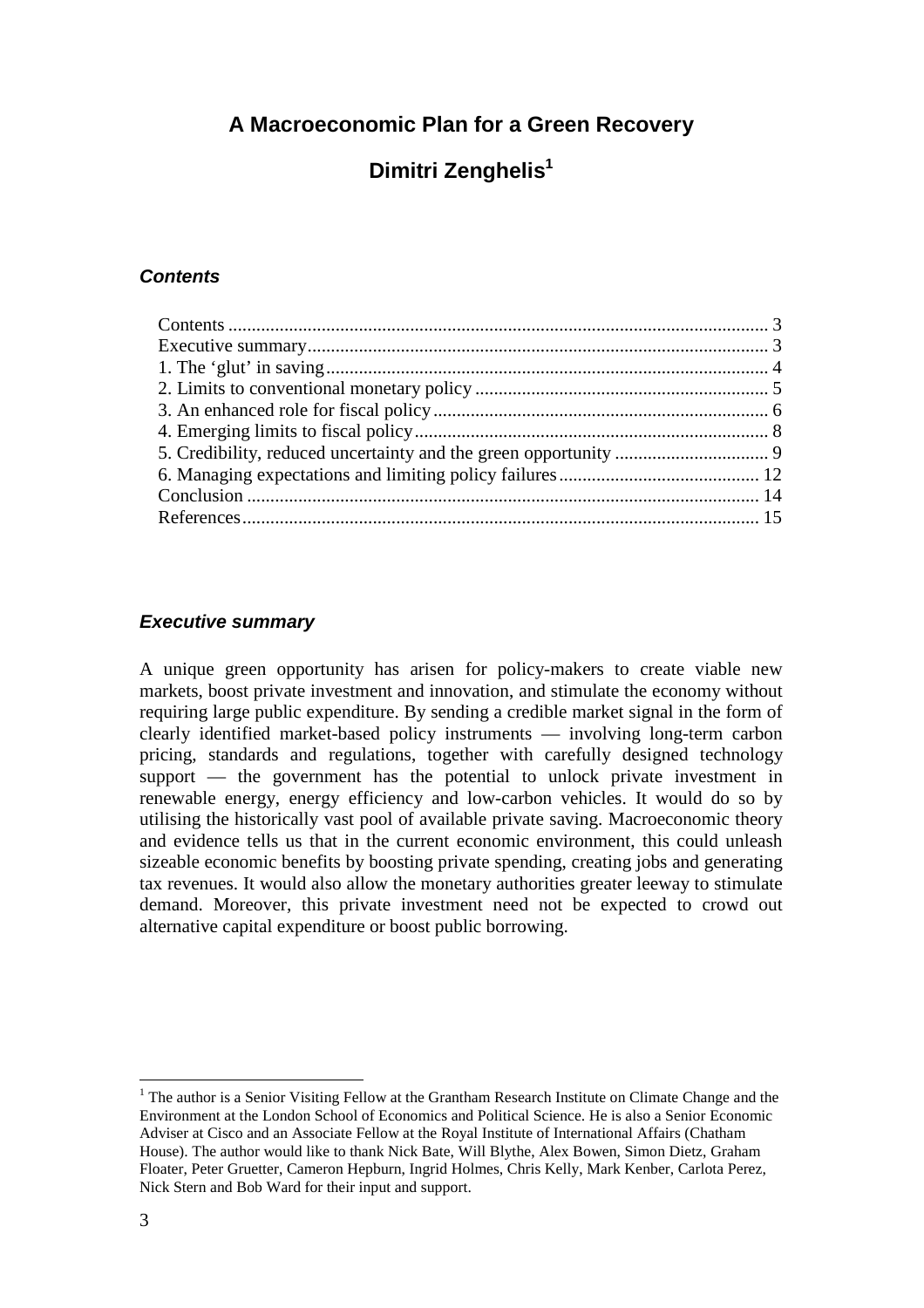# **1. The 'glut' in saving**

Despite billions of dollars of public borrowing to fund ballooning public sector deficits in many rich countries over recent years, real risk-free short- and long-term interest rates remain close to or below zero. The reason is that public demand for funds is more than amply matched by a growing pool of private savings.

There are two key sources of the glut in global savings over recent years. The first is continued large capital outflows from, in particular, Asian countries running current account surpluses. Historically, slow-growing advanced economies have been exporters of capital as investors take advantage of greater opportunities and higher returns in less developed states, so helping raise their level of economic development<sup>2</sup>. More recently, this norm has been reversed in some large developed economies such as the United States and United Kingdom (though Japan and Germany, for example, continue to be high net-saving countries and sizeable exporters of capital).

Since the crisis of 1997-98, many Asian countries — foremost among them China have sought to defend their economies from future speculative attack by building vast reserves of assets denominated in foreign currencies, mostly the U.S. dollar. In selling their own currencies to purchase foreign exchange assets, they also put downward pressure on domestic exchange rates, providing a boost to the domestic tradeable sector by making exports more competitive and imports more expensive. This has met with mercantilist support from domestic business lobbies and those seeking to nurture export-based industries seen as vital to economic development. The foreign exchange proceeds from these net exports are then recycled as capital outflows in the form of foreign currency domestic saving.

Over the past decade or so, these financial flows have helped raise the price of a range of developed country assets, putting downward pressure on interest rates and playing an important part in generating the recent housing boom which underlay the financial crisis. This process was recognised as far back as 2005 when Ben Bernanke, as Governor of the U.S. Federal Reserve Board, outlined the impact that the savings glut was having on housing<sup>3</sup>:

*During the past few years, the key asset-price effects of the global saving glut appear to have occurred in the market for residential investment, as low mortgage rates have supported record levels of home construction and strong gains in housing prices.* 

Since 2008, these flows have been joined by another wave of surplus saving, this time from private households and companies in the developed world. After the financial

 $2^{2}$  According to James (2002), Britain exported more capital as a percentage of GDP, over much of the mid- to late-19<sup>th</sup> century ( reaching 7% immediately prior to the First World War), than any other large creditor nation since. As faster growing new world economies with large commodity reserves, the United States and Australia benefited from net capital imports over the  $18<sup>th</sup>$  and  $19<sup>th</sup>$  century, yet, even so, from 1880 until the late 1970s, the United States predominantly ran trade surpluses for goods and services, with systematic trade deficits only emerging since around 1980. See US Census Bureau: http://www2.census.gov/prod2/statcomp/documents/CT1970p2-08.pdf.

 $3$  Bernanke (2005).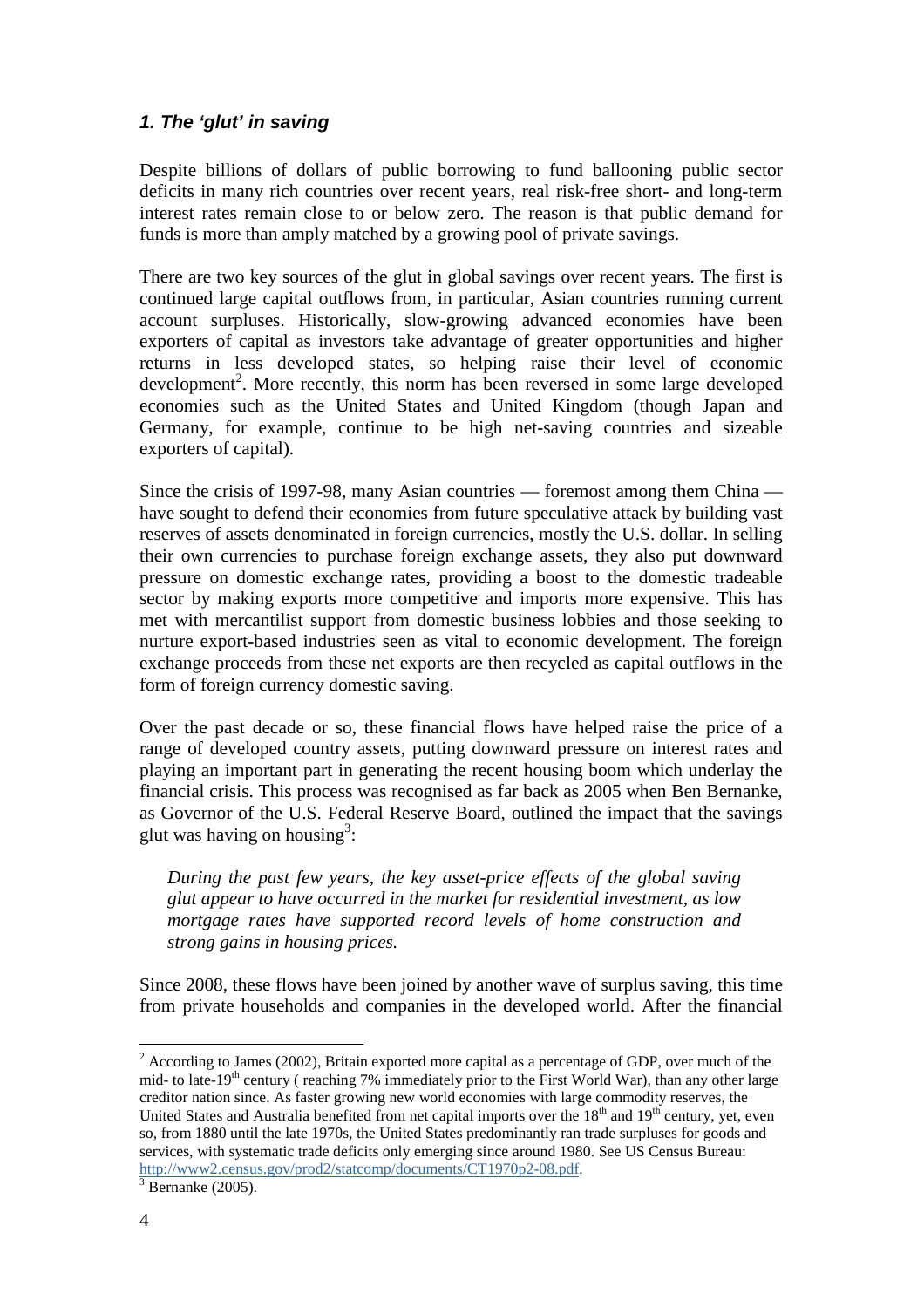crisis, businesses and households across the world found the paper value of their assets diminished. They responded by spending less while saving more of their income in order to pay down outstanding debt. The combined effect has been a surge in global liquidity<sup>4</sup>. This money, in many cases, has had nowhere productive to go as investors and banks remain insufficiently confident in future markets to extend lending<sup>5</sup>. Speculative appetite to purchase risk-free bonds is also limited as expected real bond yields have fallen close to zero<sup>6</sup>. To the extent that investors are committing funds at all, capital has tended to shift from high-yielding venture capital projects to less risky investments. Consequently, short-term nominal interest rates have fallen to near zero (Table 1 shows latest U.S. Treasury yields across a spectrum of maturities – averaging close to zero for the next couple of years). The world is awash with liquidity and in some cases this money makes better returns under the mattress.

| JUILLE 2011                                                     |  |  |  |  |  |  |  |  |  |  |  |
|-----------------------------------------------------------------|--|--|--|--|--|--|--|--|--|--|--|
| Date 1 mo 3 mo 6 mo 1 yr 2 yr 3 yr 5 yr 7 yr 10 yr 20 yr 30 yr  |  |  |  |  |  |  |  |  |  |  |  |
| 23/06/11 0.01 0.01 0.07 0.15 0.35 0.62 1.48 2.19 2.93 3.84 4.17 |  |  |  |  |  |  |  |  |  |  |  |
| Source: U.S. Treasury                                           |  |  |  |  |  |  |  |  |  |  |  |

**Table 1: Daily U.S. Treasury yield curve rates**  June 2011

# **2. Limits to conventional monetary policy**

This flood of liquidity creates a policy problem. Normally when recession threatens, central banks respond by cutting short-term policy rates. Short- and long-term rates determined in the market tend to fall in sympathy as liquidity pushes up the price of a portfolio of assets and lowers their yield. The private sector then responds by borrowing and spending more. But when rates are close to zero, this vital policy mechanism is no longer available because no one will lend at negative rates. A vital source of monetary stimulus is cut off.

To gauge the degree of monetary policy impotence, one can look at a common monetary policy 'rule of the thumb' called the Taylor rule. This acts as a proxy for the appropriate policy stance and sets interest rates as a simple function of inflation and the output gap<sup>7</sup>. Applying a standard Taylor rule to the United States would mean

<sup>&</sup>lt;sup>4</sup> The term 'liquidity' here is used to refer to cash or assets that can be converted into cash quickly and without any price discount, which is available to fund investment.

<sup>&</sup>lt;sup>5</sup> With public authorities retrenching, corporations shaking out labour and cutting operating

expenditure, and consumers consolidating, investors understandably fear a protracted slow recovery or possibly a "double dip" recession, and are nervous about committing funds to all but the safest investments.

<sup>&</sup>lt;sup>6</sup> A pure 'Keynesian' might describe this as a 'liquidity trap' where monetary policy is unable to stimulate an economy, either through lower interest rates or an increase in the money supply. The extent to which this is true is open to debate and depends on the degree to which real money balances directly influence aggregate demand via the so-called 'Pigou effect' and, if so, how quickly. This is because the Pigou effect will not work if deflation is expected to get worse, providing an incentive to hold money in anticipation of further asset appreciation through holding real money balances.

 $<sup>7</sup>$  The Taylor rule computes the amount by which interest rates should be raised above (reduced below)</sup> their long-run equilibrium level if either inflation rises above (falls below) its target or the output gap turns positive (negative) in order to maintain an appropriate policy stance.  $R = r^* + \pi^* + \alpha(\pi - \pi^*)$  +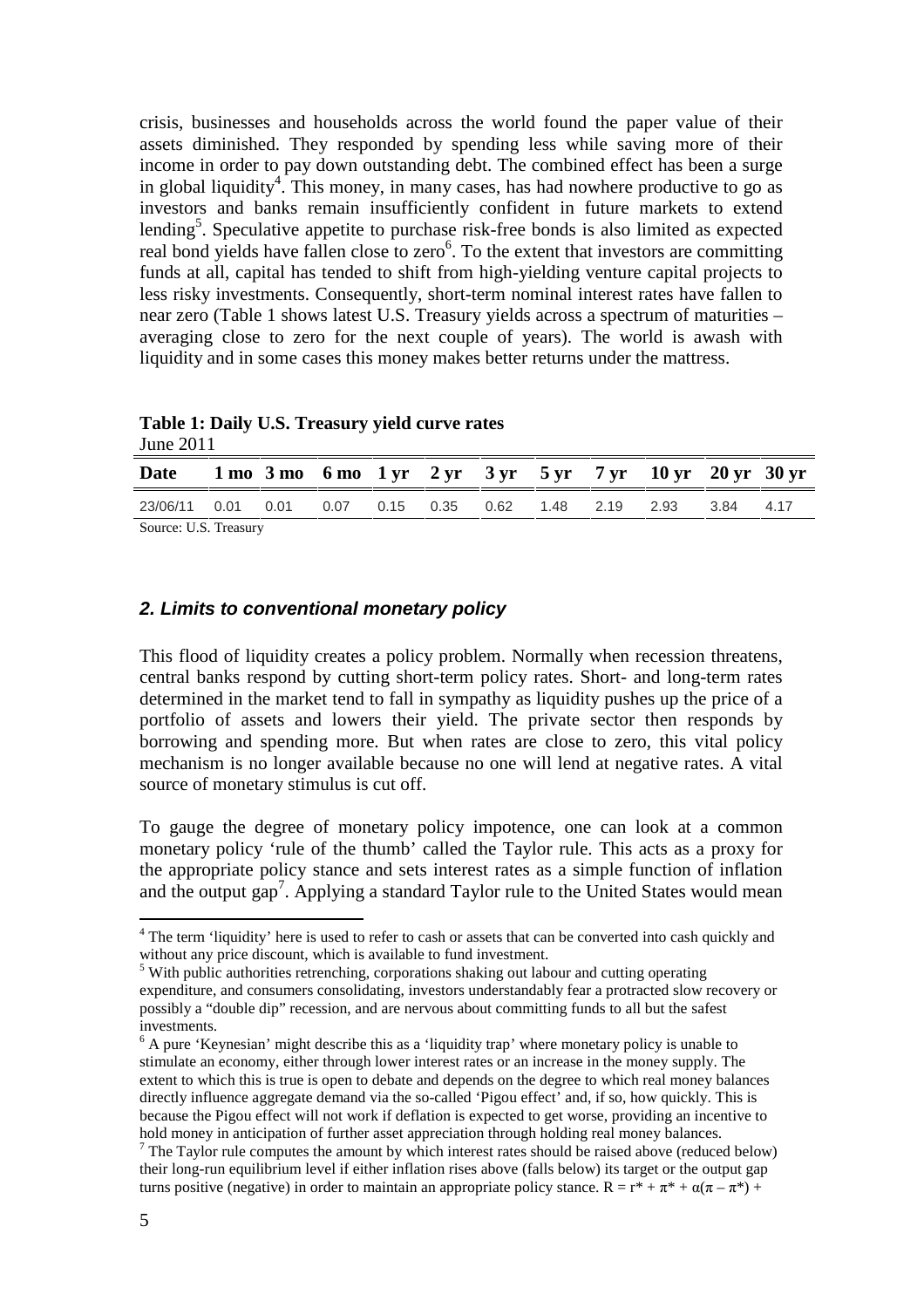that the Federal Reserve's main policy rate would likely need to be anywhere between *minus* 2 and *minus* 6 per cent (rates would be slightly less negative in the UK reflecting the persistence of inflation here)<sup>8</sup>. With monetary policy facing the zero lower bound on interest rates, monetary authorities have resorted to unconventional methods to raise liquidity<sup>9</sup>. The limitations of monetary policy in a liquidity-flush environment shifted the focus of policy to the fiscal side, and for good reason.

#### **3. An enhanced role for fiscal policy**

When assessing the importance of counter-cyclical fiscal policy, it is highly instructive to look at the net borrowing positions of the private and public sectors. Figure 1 shows net borrowing (the balance between investment and saving or, equivalently, income and expenditure) for each sector, private and public. The current account aggregates both balances and measures the excess of saving over investment (income over spending) at the whole economy level $1<sup>10</sup>$ .

#### **Figure 1: Sector financial balances, % of GDP**

### **United States United Kingdom**



Source: BEA/ONS

<u>.</u>

β(YGAP). The weights attached to inflation and the gap are commonly  $\alpha = 1.5$  and  $\beta = 1.5$ , respectively.

<sup>&</sup>lt;sup>8</sup> Krugman and Wells (2010) used a Taylor rule to estimate U.S. policy rates in October 2010 and found that they "should currently be minus 5 or 6 percent".

 $9^9$  For example, both the Bank of England and the U.S. Federal Reserve have undertaken so-called "quantitative" and "qualitative" easing, directly buying increasingly long-term government debt and private debt. For perhaps the most concise and authoritative explanation of these policy options, see Buiter (2008).

 $\frac{10}{10}$  Any (relatively small) statistical errors are captured in the "balancing item" which ensures that the current and capital accounts sum to zero.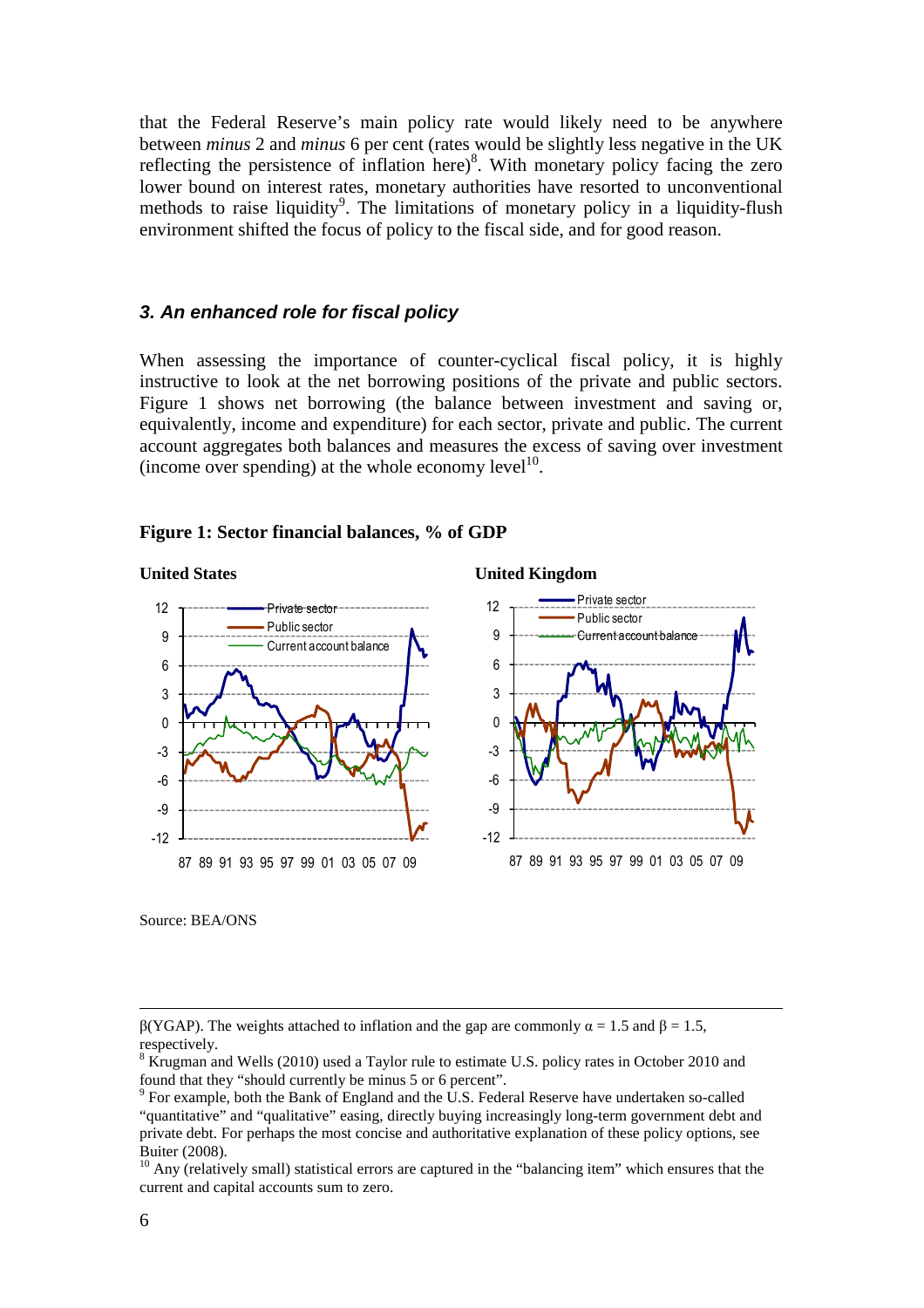The private sector in the United States alone generated a surplus of \$1.1 trillion in 2010, while in the United Kingdom, the private sector surplus was £110 billion.<sup>11</sup> By comparison investment in clean energy by both the public and private sectors was just £21 billion in the US and £2 billion in the UK, according to a report by Pew Charitable Trusts.<sup>12</sup> Institutional investors, such as pension funds, are sitting on huge surplus savings belonging to all of us, most of which are making negligible, or even negative, real returns.<sup>13</sup> The issue is confidence to invest rather than liquidity.

The symmetry between the private and public sector positions is immediately obvious and is no coincidence; it reflects the mutual causal links between net borrowing in the two sectors. For example, in normal circumstances if — all else being equal — the government were to decide to borrow more to fund additional expenditure, this would trigger a number of mechanisms that would prompt a countervailing rise in private net saving. First, by raising the supply of public sector bonds — all else being equal — the government would reduce their price and long-term interest rates would rise. Second, short-term interest rates would also rise as the monetary authorities responded to the additional inflationary consequences of increased public sector net borrowing. Finally, rational individuals might curtail spending and build up savings in anticipation of higher future tax demands to fund increased public sector debt. All these factors would serve to reduce private sector investment and boost saving concurrently.

The causality can also run the other way. The trends in Figure 1 are 'ex-post' and do not show underlying causality. However, the evidence suggests that this is indeed the case and that the *recent* swings in financial balances are likely to have been driven, at least initially, by the private, not the public, sector. The reasons are easy to identify. Having seen their wealth eroded by asset price falls over the recent financial crisis, the private sector understandably postponed investment and began to repay debt to rebuild net worth. As spending, income and profit growth fell, so too did tax revenues, while welfare-related spending accelerated. Combined eventually with discretionary borrowing to stimulate the economy, this swelled global public deficits<sup>14</sup>.

The fiscal deterioration has therefore been driven by the extended economic slowdown, which is itself a function of the private sector saving more at a time when there are not enough perceived opportunities for profitable risk-adjusted investment to attract borrowers. Had the public sector not borrowed to offset this reduction in private spending out of income, demand in the economy would have fallen further with dire consequences for output and jobs. When the private sector is aggressively paying down debt, the best way to avoid a deep recession is for the government to

<sup>&</sup>lt;sup>11</sup> Private surplus refers to the National Accounts definition of total private income minus total private spending (consumption and investment). It is the private sector counterpart to the public sector (fiscal) deficit, the difference between the two comprises net borrowing from abroad.

<sup>&</sup>lt;sup>12</sup> Pew Charitable Trusts, Who's Winning the Clean Energy Race (2011,

http://www.pewenvironment.org/uploadedFiles/PEG/Publications/Report/G-20Report-LOWRes-FINAL.pdf, Page 45)

<sup>&</sup>lt;sup>13</sup> For example with UK inflation pushing 4%, real yields on short dated UK Treasury paper remain negative, see: http://markets.ft.com/research/Markets/Bonds.

<sup>&</sup>lt;sup>14</sup> Krugman and Wells (2010) estimate that most of the fiscal deterioration in the United States has been automatic or 'cyclical': of the two-year federal deficit over 2009–10 of around \$2.5 trillion, the Obama stimulus plan accounts for less than a quarter.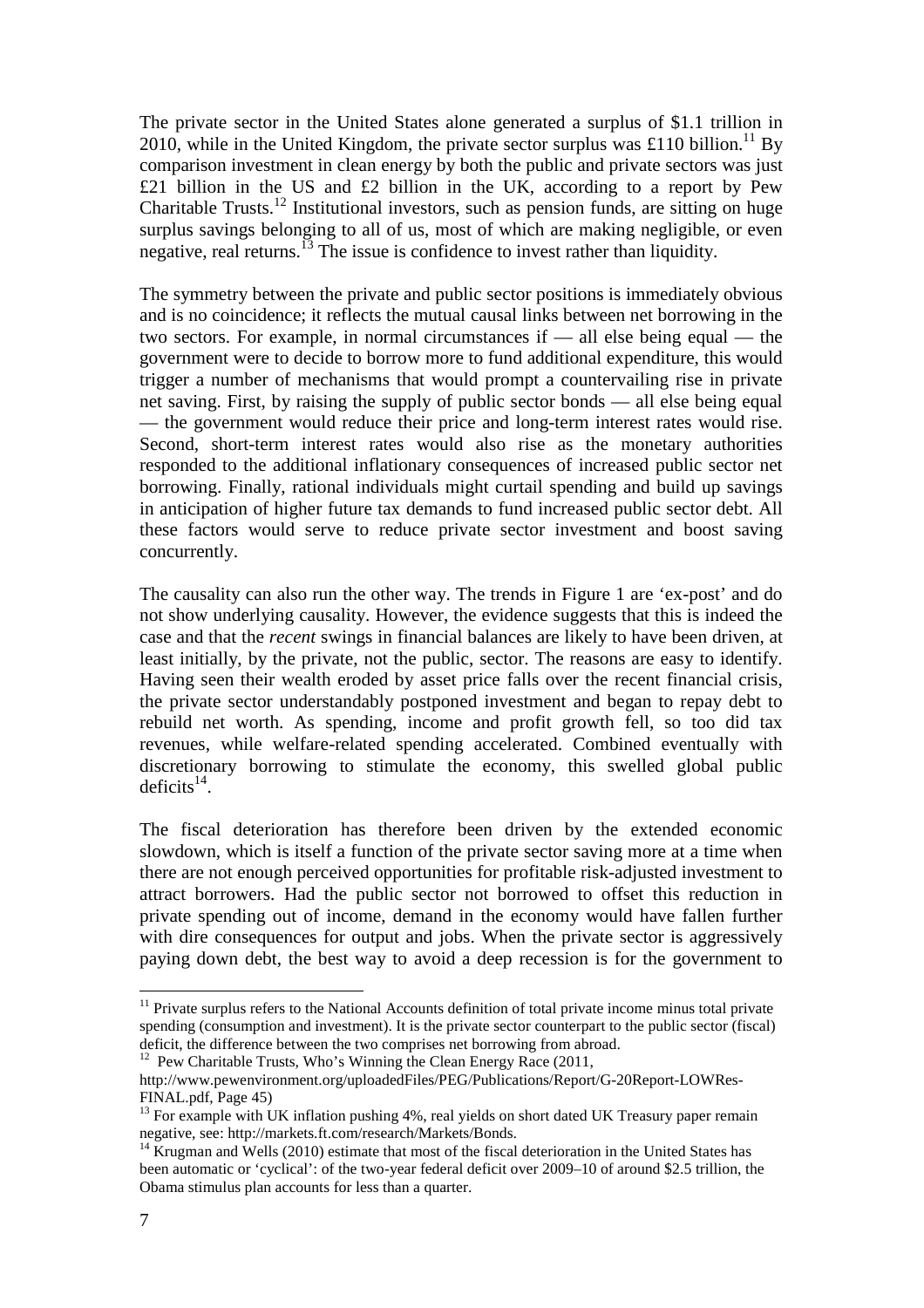move in the opposite direction and dis-save. The cost of capital is low and there is very little fear of the public sector 'crowding out' private investment. Richard Koo, the chief economist of the Nomura Research Institute, draws on his experience of Japan's lost decade in the 1990s and argues that the world is awash with savings with nowhere to go. There is little scope for crowding out when: "financial institutions are happy to lend the \$100 to the last borrower standing"<sup>15</sup>. With the public sector acting as 'borrower of last resort' as the private sector pulls back, the ballooning budget deficits of recent years were essential in avoiding a global depression.

However, public borrowing is reaching its limits. Savings in the United States have to go somewhere, yet many believe public borrowing cannot stretch much further. John Taylor recently summed up concerns: "We have had a large government stimulus, and we have the (public) debt problem, which is huge and growing …a real concern and we need to address it"<sup>16</sup>. Taylor differs from Koo on the issue of crowding out. He and other economists believe that discretionary, rather than 'automatic', public sector borrowing is misallocating capital in a way that will hinder real wealth creation, and crowd out private investment when the recovery begins. This is because distortionary taxes and interest rates will have to rise further and faster than would otherwise have been the case<sup>17</sup>. As the scope for effective counter-cyclical fiscal policy becomes limited by such concerns about the sustainability of debt, the political economy returns to alternative policy mechanisms designed to leverage private investment increase.

# **4. Emerging limits to fiscal policy**

The recent sharp accumulation of public debt has raised questions about the ability and willingness of future taxpayers to pay off the debt without prompting the government to default, reschedule or 'monetise' the debt through allowing inflation to increase. The cost of such uncertainty manifests itself in an early loss in investor confidence and higher bond rates for vulnerable countries. This is notably evident in the recent experience of Greece, Ireland and Portugal (though the inability of these countries to devalue their currencies within the euro-zone has heightened their vulnerability).

Concerns that too much borrowing might compromise a government's long-run fiscal sustainability can lead to sharp increases in borrowing costs. When debt levels are high, such increases can have a dramatic impact on debt-servicing costs and further strain fiscal deficits. For example, a two percentage point premium on current U.K. public sector debt of £952 billion could eventually lead to annual debt interest payments rising by £19 billion, more than 1.25 per cent of GDP, though the speed with which it does so will depend on the maturity structure of the debt. The scope for further sizeable unfunded increases in public spending to pay for the provision of environmental or other public goods therefore becomes increasingly limited.

 $15$  Koo (2010).

 $^{16}$  Taylor (2010a).

<sup>&</sup>lt;sup>17</sup> Taylor (2010b), Taylor (2010c) and Taylor (2009). See also Baxter and King (1993) and Bowen and Stern (2010).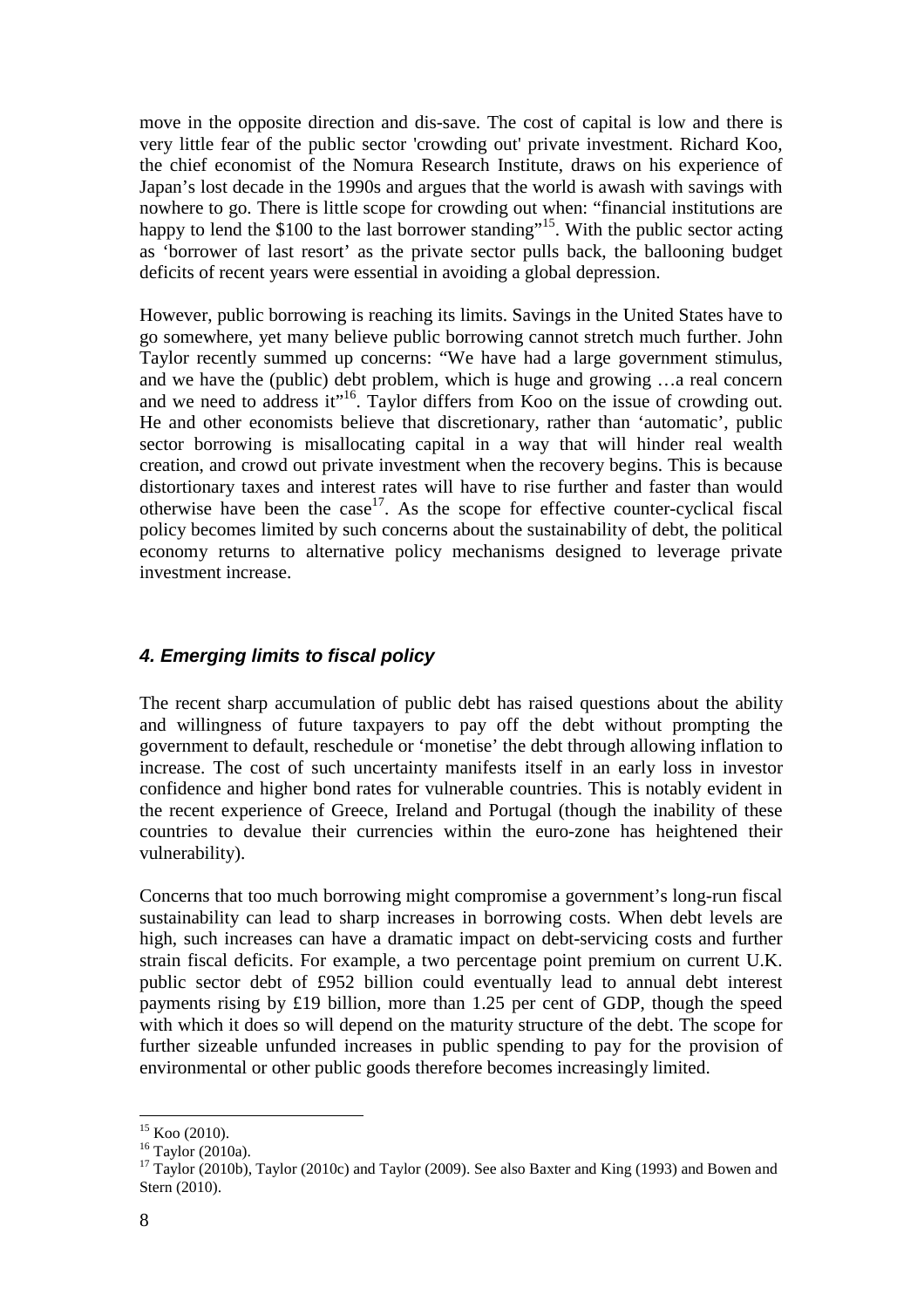# **5. Credibility, reduced uncertainty and the green opportunity**

Private sector financial balances (net borrowing or saving minus investment) have recently reached record (or near-record) post-war surpluses. With all this private liquidity available for investment, a better approach might be for governments to create profitable private sector opportunities. But this is not easy when, as already identified, business confidence is low and the private sector — especially banks and financial intermediaries — are nervous about investing<sup>18</sup>. Yet there is a unique green opportunity to create viable new markets. Many market risks, such as fickle consumer behaviour, construction and operation risks, as well commodity price uncertainty, are mostly outside governments' control.

In addition, private insurance and hedging schemes are in many cases available to diversify such risks without the need for public intervention. But this is notably not true of many green markets. Numerous market failures, for example under-pricing of the social cost of pollution from greenhouse gas emissions and a lack of incentives for energy efficiency or investment which generates large knowledge spillovers, prevent investment from which businesses and consumers could profit collectively (but do not)<sup>19</sup>. Because of this, and because the private sector does not take into account these and other positive "externalities" resulting from innovation in green technologies (such as reduced congestion and greater energy security), it will consistently underinvest in green technologies and in green research and development, knowledge generation, and knowledge sharing $^{20}$ .

Of course governments could promote growth and create jobs through policies to promote fossil fuel extraction or mandate kitchen refurbishment for everyone, but this would unnecessarily distort the efficiency of the market and interfere with individual liberties. Moreover, such policies would not seem credible to investors as the long term rationale for the policy intervention would be unclear. The same is not true in the presence of market failures whereby the uncoordinated actions of individuals pursuing their own self-interest collectively deliver a worse outcome for society as a whole.

In such sectors, investors rely on policy-makers to define the size, profitability and scope of the market. If a government can shoulder some policy and regulatory risk by sending a clear market signal in the form of long-term standards, regulations or pricing, the private sector is likely to invest in the expectation of reliable risk-adjusted revenue streams<sup>21</sup>. This sector is, after all, uniquely well-placed to benefit from a

<sup>&</sup>lt;sup>18</sup> At the time of writing, most of the key business confidence measures show a recovery from the trough of late 2008/early 2009, with the strongest growth in the tradeable sector. However, many service sector confidence indicators remain subdued, with surveys of small business optimism and expected credit barely recovering from the recessionary trough (for example see National Federation of Independent Business, January 2011).

 $19$  For example, private landlords have no incentive to insulate their housing stock as it is the tenant, not the landlord, who pays for the resulting higher energy bills. An owner occupier also faces similar disincentives if s/he plans to sell the property. Home owners and businesses also face high upfront capital costs, transaction costs and the "hassle factor" when it comes to investing in energy efficiency. <sup>20</sup> Grantham Research Institute (2009)

<sup>&</sup>lt;sup>21</sup> Risk can be hedged directly though the issuance of government bonds to raise capital for low-carbon investment directly, or the issuance of bonds linked to an index that is related to climate mitigation policy, such as achievement of a carbon target, the carbon price, or fossil fuel energy price. The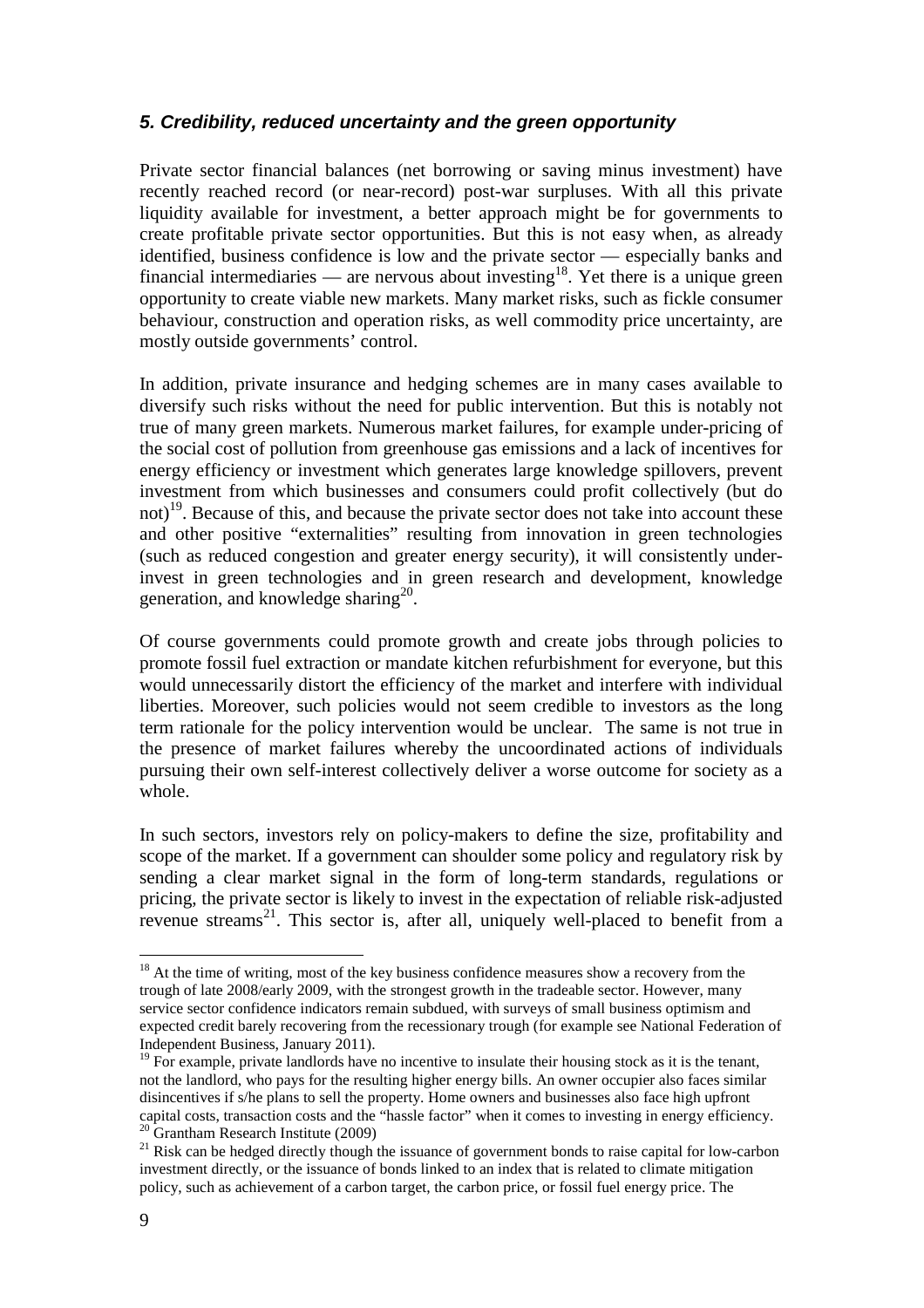viable long-term future with growing market opportunities for decades. The scientific assessment is clear and responding to it will require a near zero-carbon world by the second half of this century, even if the early effort has been sporadic and uncoordinated.

Once the private sector is confident there is a market in which it can generate sustained risk-adjusted returns, it will start to invest. The role of environmental policies and policy instruments in setting expectations and providing the right incentives for the development and diffusion of 'environmental' technologies cannot be overestimated. Figure 2 shows patent activity for a range of green technologies such as wind, solar photovoltaics, fuel cells and electric vehicles. The importance of policy signals in setting expectations is illustrated by the fact that innovations in these key sectors underwent a marked up-turn in the period immediately following the signing of the Kyoto Protocol in 1997.





Source: OECD (2010)..

Even in the present more uncertain global green policy environment, without as much of an ambitious and coordinated a global policy response as might have been hoped, private investment in new energy generation and energy efficiency has quadrupled since 2004 according to Bloomberg New Energy Finance (NEF). New investment in clean energy is expected to surpass investment in conventional energy generation in 2010, rising to between US\$180 and US\$200 billion, 30 per cent up on the previous year and compares with \$46 billion invested in 2004.

<u>.</u>

investor would receive a higher return if the climate target were missed. See Grantham Research Institute (2009). Risk can be taken on indirectly through policy frameworks, institutions and implementation mechanisms as with the establishment of the United Kingdom's five-year statutory carbon budgets and independent U.K. Committee on Climate Change.

<sup>&</sup>lt;sup>22</sup> Based on 'claimed priorities' (CP) deposited at any patent office worldwide, classified by technological field, based on identification developed by the EPO/OECD World Patent Statistics database (PATSTAT). OECD (2010).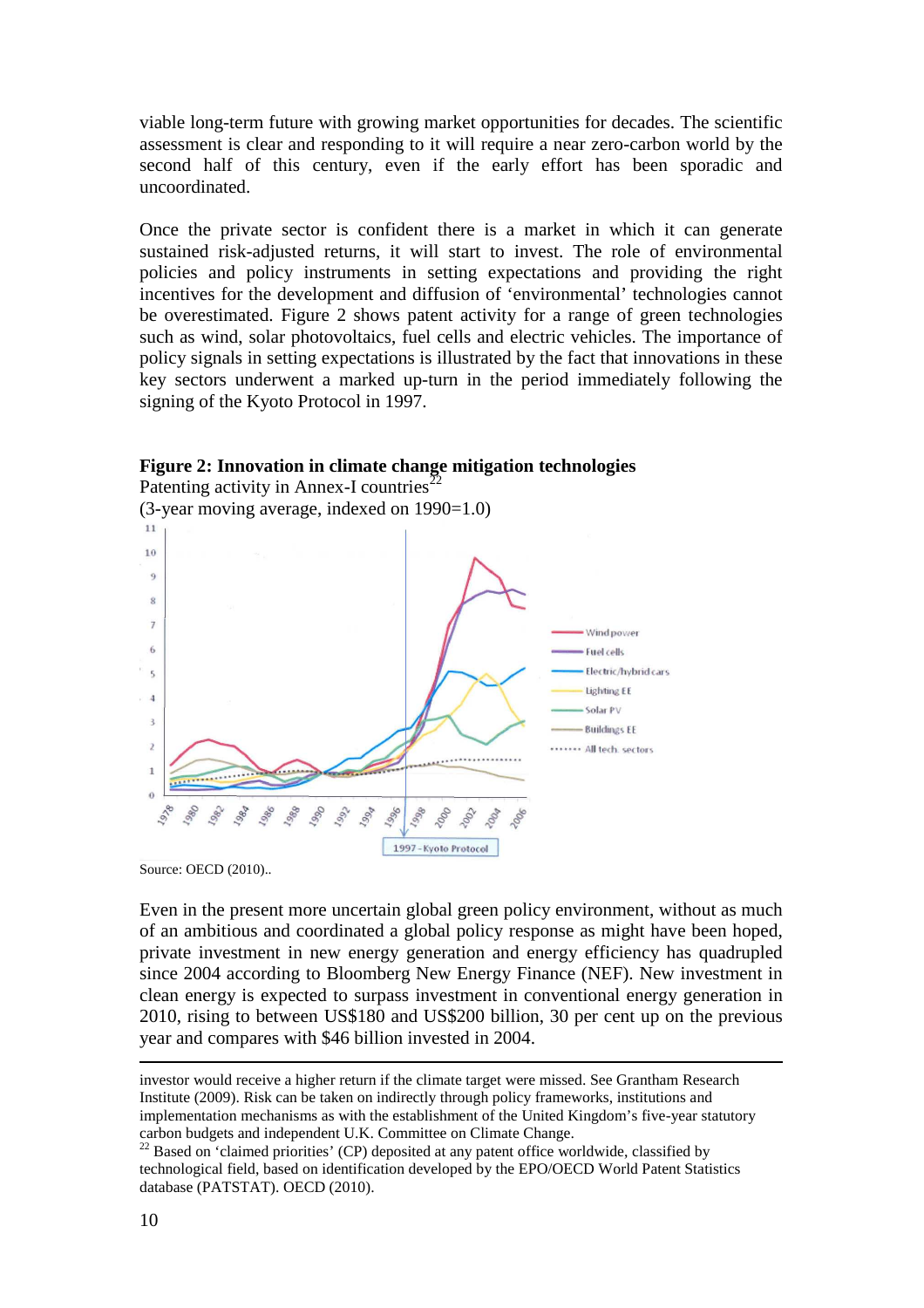This increase partly reflects the stimulus provided by discretionary fiscal packages in 2008 and 2009, some of which included support for renewable energy in many countries, as well as the fact that investment in 2009 was temporarily depressed by tighter credit conditions at the peak of the financial crisis. The United States, South Korea and China in particular included sizeable renewable energy investments as part of their stimulus spending programmes<sup>23</sup>. The delay between policy announcements and investment implementation reflects lags in the administrative and planning processes, especially for large infrastructural projects<sup>24</sup>. According to the UNEP SEFI Sustainable Energy Investment Trends Report 2010, US\$188 billion in green stimulus funding had been allocated to renewable energy and energy efficiency globally, of which only 9 per cent had actually been spent by the end of 2009. The majority of the funds were expected to be spent in 2010 and 2011.

The growth of this sector has been particularly marked in developing countries. NEF estimates that investments in renewable energy assets grew by more than 200 per cent from 2005 to 2008 in OECD countries, and by more than 500 per cent in non-OECD countries. By the first quarter of 2010, China was the largest destination for investments in renewable energy.

Of course, some crowding out of investment is to be expected to result from green policies, even in the short run. For example, a clear price signal in favour of renewables will — all else being equal — be expected to reduce the viability of investing in fossil fuels, but the two effects are very unlikely to be offsetting. The current environment of long-run uncertainty over the viability of fossil fuel investment, both in terms of diminishing access to cheap supplies and the increasing likelihood of policy to reduce the energy- and carbon-intensity of economic activity, is already impeding investment. However, it is matched by continued short-run uncertainty over the viability of renewables and energy efficiency, which only perpetuates general investor caution. In addition, the multiplier effects of supporting new technologies such as renewables are likely to be larger than in mature sectors. Partly, this is because these new technologies will, to begin with, be less productive and more labour-intensive than conventional technologies. In the short run, this helps create jobs and boost demand. The Green Jobs Report estimated that, with strong policy support, up to 2.1 million people worldwide could be employed in wind energy, 6.3 million in solar photovoltaics and around 12 million people in biofuelsrelated sectors by  $2030^{25}$ . Even in the long run, the additional resource cost of investment in low-carbon energy is likely to fall as sectors like wind and solar undergo faster declines in investment and production costs, as a result of learning by doing, while generating more substantial knowledge spillovers to other sectors, than mature conventional energy technologies<sup>26</sup>.

 $23$  See IEA (2009) and HSBC (2009a).

 $24$  See HSBC (2009b).

 $^{25}$  Green Jobs Report, ILO/UNEP/IOE/ITUC (2008).

<sup>&</sup>lt;sup>26</sup> For a review of the learning curves literature, see McDonald and Schrattenholzer (2002), Junginger *et al.* (2008) and Lako (2010).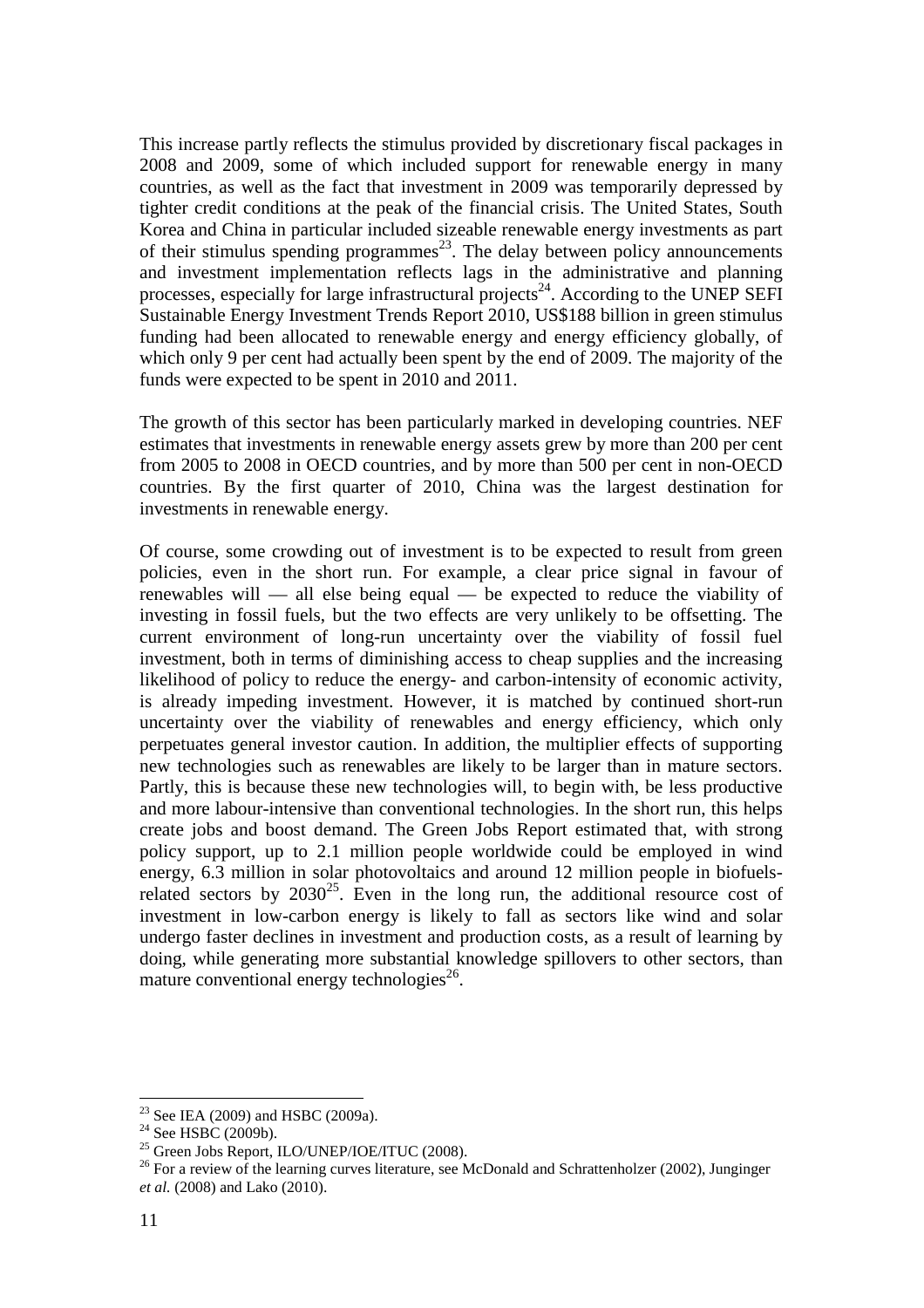# **6. Managing expectations and limiting policy failures**

Expectations clearly play a crucial role in influencing investor behaviour. In order for climate policy to generate investment, the process must be credible, clearly communicated and transparent with well-defined policy instruments and objectives. Inaction breeds uncertainty in an environment where the climate and resource challenges are widely known, but the precise design of the inevitable policy response has yet to be determined. Establishing credibility takes time. Political consensus will be needed to underpin the long-term consistency of the policy objective, and building credibility and consistency requires establishing robust institutions and processes.

Policies must be carefully designed to be cost-effective, noting that the scope for policy failure can be as large, in some cases, as the market failures that a policy seeks to address. Yet there is little cause to delay the introduction of effective policy signals to address market failures and induce investment and innovation. Market instruments remain the most efficient means to ensure investment. Price signals to internalise environmental externalities provide immediate incentives to change behaviour without discriminating between technologies and processes. Consequently they are both more efficient and less susceptible to rent-seeking activities. Rent-seeking occurs where vested interests seek to influence policy-makers in order to maximise the income benefits from policies (or minimise the loss). Such groups tend to be more politically influential and focused (industries with a market stake in proposed legislation) than the more diffuse potential gainers from public policy (consumers and citizens), spurring a costly process dubbed 'capture'.<sup>27</sup>

Pricing can take the form of carbon taxes or emissions trading. Despite reduced scope for technology capture, both taxes and trading will be subject to rent-seeking and lobbying (in the case of taxes, lobbying will centre on the level and base of the tax and the need for compensatory subsidies, while in an emissions trading scheme, the focus will be on the size of the emissions cap and the distribution and monetary value of any allowances). Consequently, the levels and breadth at which such signals should be set requires careful analysis and should change over the business cycle in a clear and predictable manner<sup>28</sup>. It is also worth noting that, in principle, the revenues raised from environmental taxes or auctioned permits can be used to reduce distortionary taxes elsewhere in the economy. In sectors where price sensitivity is low (such as curbing energy inefficiency and waste) policy signals may take the form of standards and regulations, provided they are clearly articulated in scope and aim. To limit rentseeking and enhance efficiency, these standards should be stipulated in terms of expected outcomes (such as a quantified improvement in buildings or vehicle engine efficiency) rather than technological inputs or processes.

Market failures in technology will require some research development and deployment (RD&D) support, especially for early technological innovation and investment in untried markets. This means that so-called "winners" will need to be

 $27$  For a comprehensive, if not entirely unbiased, discussion of the scope for policy failure and capture by vested interests see Helm (2010).

 $^{28}$  See Bowen and Stern (2010).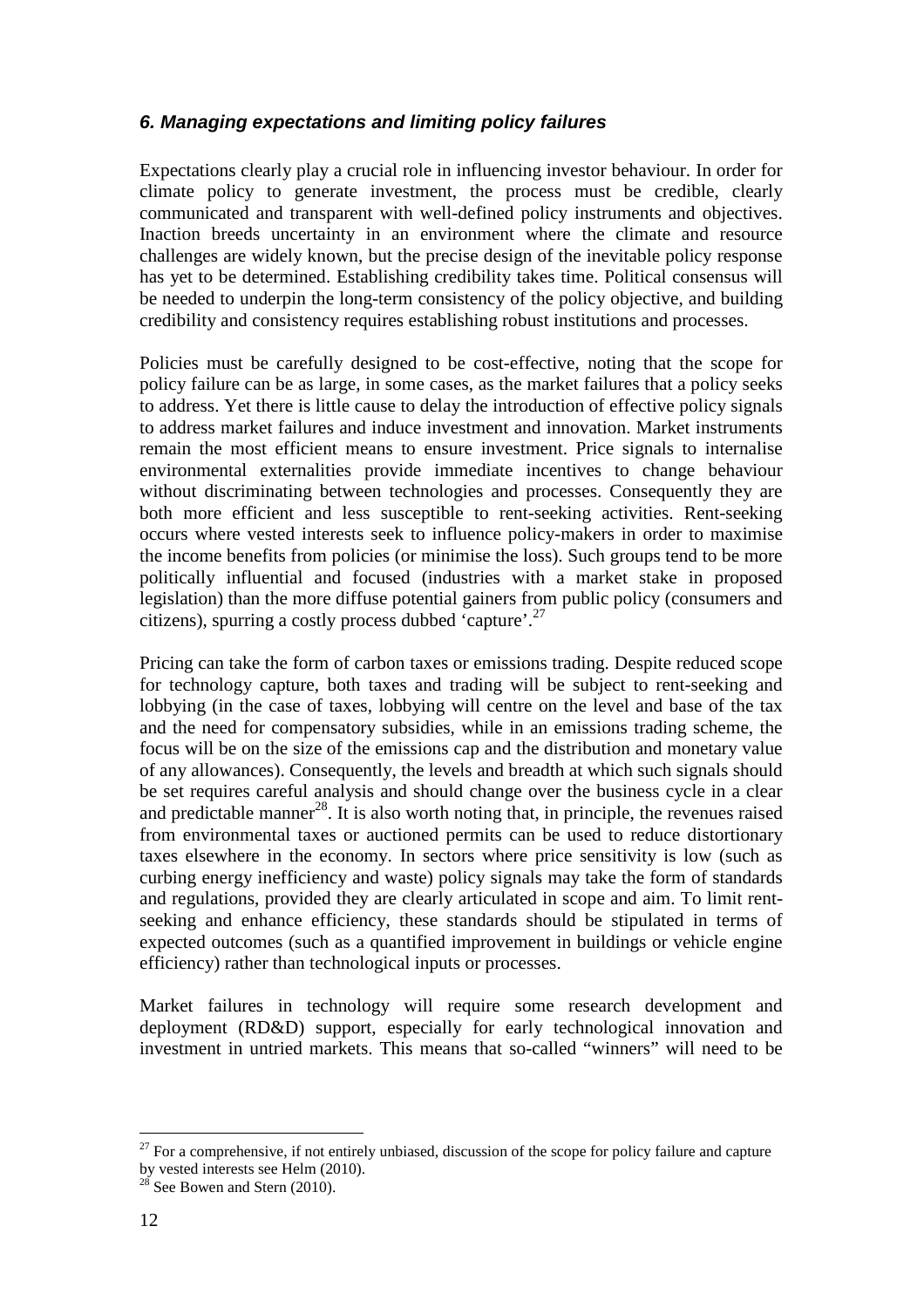picked<sup>29</sup>. This will also be the case when a government decides on allocating large procurement orders and contracts. The scope for vested interests to lobby government will consequently be enhanced in such circumstances and policy must be carefully designed to minimise the scope for a "technology pork barrel"<sup>30</sup>. In addition, dispensing financial support for RD&D is likely to be far more effective when combined with "demand-pull" policy frameworks designed to create new markets in which private innovators can expect a secure future revenue stream, as discussed above. As Houser *et al.* (2009) point out, measures designed to tackle market failures in the provision of RD&D will "only make a meaningful dent in U.S. emissions if they complement comprehensive climate policy."<sup>31</sup>

More generally, economic slowdowns are drivers of creative destruction in innovative sectors. Microsoft, Nokia and Research in Motion were all born, or reborn, during a downturn. Indeed, over half of the companies on the 2009 Fortune 500 list began during market downturns<sup>32</sup>. Economic crises breed innovation and entrepreneurship, which in turn provides the spark for a subsequent resurgence in productivity and growth. Enabling this is the key to long-term growth, but it is also essential for shortterm recovery. Countries that harness innovation as drivers for growth will be most likely to pull out of recession. This means governments should have an incentive to sustain an environment that nurtures these engines of innovation, at precisely the time when risk aversion and a scarcity of finance threaten to limit the capacity of the innovators to deliver. With the public sector retrenching, policy would best be targeted at strengthening the impact of public spending, and the temptation to take the axe to public investment in education, research and infrastructure should be resisted  $33$ .

To be efficient, all the appropriate tools in the policy-maker's tool-box must be used, with each instrument targeting a particular market failure, while taking account of its consequences for the rest of the economy. Policy must be sufficiently stringent to change behaviour, predictable in order to contain risk, yet simple and flexible in evolving to changing circumstances while limiting compliance  $\cos(s^{34})$ . Simple policy regimes with fewer overlapping instruments are harder to 'capture' and more likely to improve the transparency and effectiveness of policy<sup>35</sup>. Appropriately designed policy has the potential to increase private investment in this large and growing market, stimulating demand, boosting jobs and laying the foundation for long-term sustainability at relatively little cost to treasuries and without crowding out private investment. Indeed, in generating activity, it is also likely to boost public sector

 $29$  Even here, there are non-discriminatory options available such as making RD&D support explicitly a declining function of the technology's maturity, though applying non-discriminatory policies to universal subsidies has the potential to be extremely costly.

<sup>30</sup> See Cohen and Noll (1991).

<sup>31</sup> See Houser *et al.* (2009).

 $32$  See Pilat and Wyckoff (2010).

 $33$  Bowen and Stern (2010) note that the economic cycle reduces the short-run co-benefits of active climate policy, for example because lower economic activity may reduce the damage from local pollutants and reduce congestion. However, in the long run, the benefits of climate policy remain little changed during downturns while their costs can be greatly reduced.

 $34$  See Bowen (2011).

<sup>&</sup>lt;sup>35</sup> See Fankhauser and Hepburn (2010).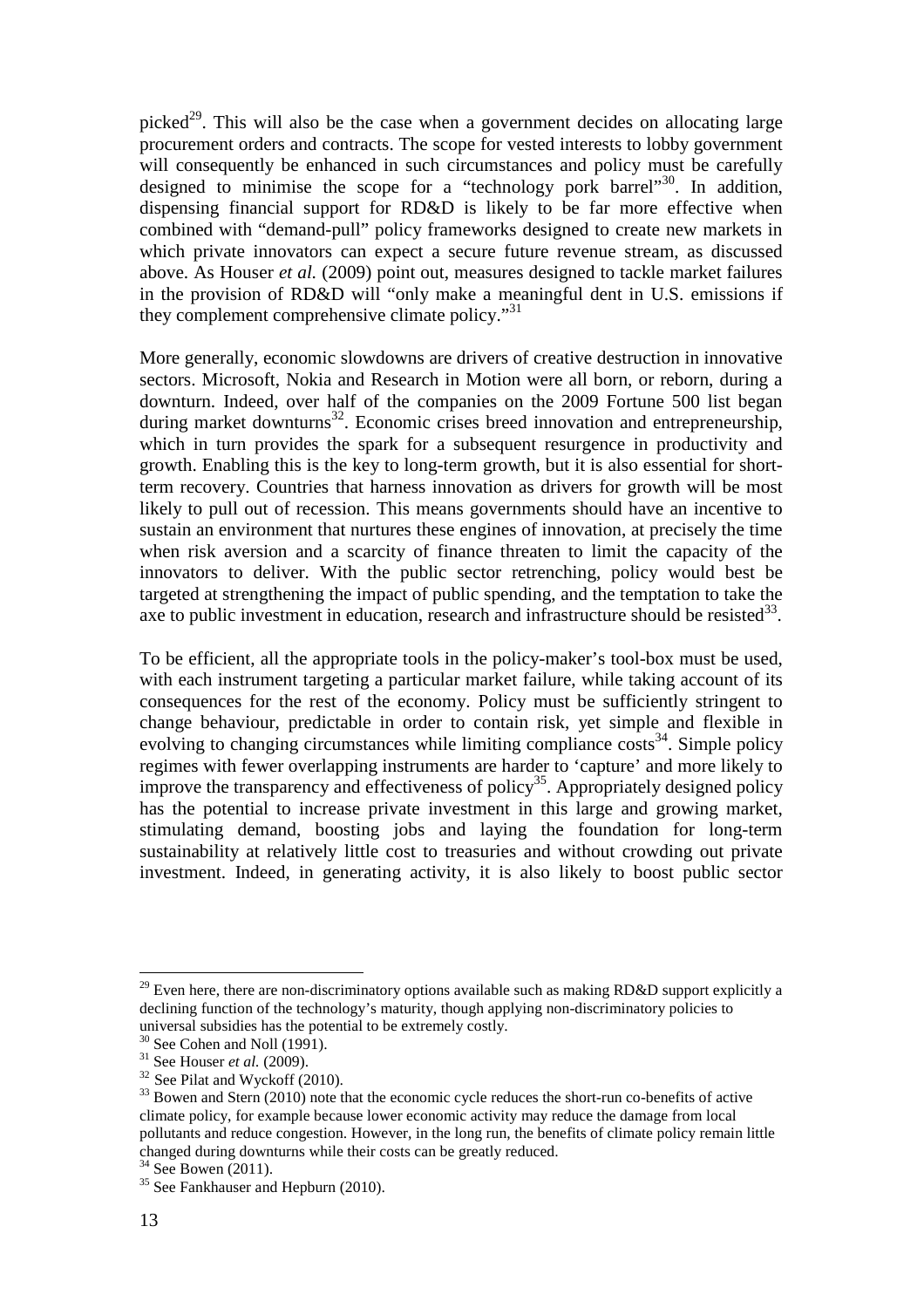revenues and hasten efforts to contain public sector deficits and limit public sector  $debt^{36}$ .

# **Conclusion**

There is no lack of private money in the current market. However, there is a perceived lack of opportunity. As a result of reduced spending and investment, private sector financial balances (net borrowing or saving minus investment) have reached record (or near-record) post-war surpluses in the United Kingdom (£137 billion in 2009) and United States (\$1.2 trillion in 2009). This provides a bountiful source of available funds for investment in green technologies and addressing market failures. Private sector investments across the world in clean energy by both the public and private sectors was \$162 billion in 2009. Because the market for green investment requires a clear policy signal to become viable, governments have the potential to unleash huge private investment opportunities with little threat of crowding out private investment or displacing alternative jobs. In so doing, they can improve the long-run allocation of resources, support resource-efficient growth and reduce the threat of irreversible environmental damages.

If governments can shoulder some policy and regulatory risk through a commitment to clearly identified market-based policy instruments, involving long-term carbon pricing, standards and regulations, together with carefully-designed technology support, the private sector can invest with confidence, while incentives for wasteful rent capture are limited. This would generate profitable new markets and drive private investment without further aggravating public sector deficits or compromising public sector consolidation plans. It is also likely to unleash sizeable macroeconomic benefits by boosting private spending, creating jobs and allowing the monetary authorities greater leeway to stimulate demand at a time of fiscal consolidation. All that is required is that politicians, officials, and economists grasp the opportunity. If instead governments fail to act, then not only do they risk missing an opportunity to lock in new low-carbon infrastructure, they also risk unnecessarily extending the present economic crisis.

<sup>&</sup>lt;sup>36</sup> However, to be effective, limited public funds for risk-sharing are likely to get first of a kind projects and business models under way (carbon capture and storage being perhaps the pre-eminent example). Even where technologies have been developed, scaling up deployment and establishing a track record often represents a major investment barrier — the so-called 'valley of death' — and here too public support may be required. In the United Kingdom, these issues are all being explicitly addressed in the establishment of a Green Investment Bank – see for example Aldersgate Group (2010) and also Ernst and Young (2010).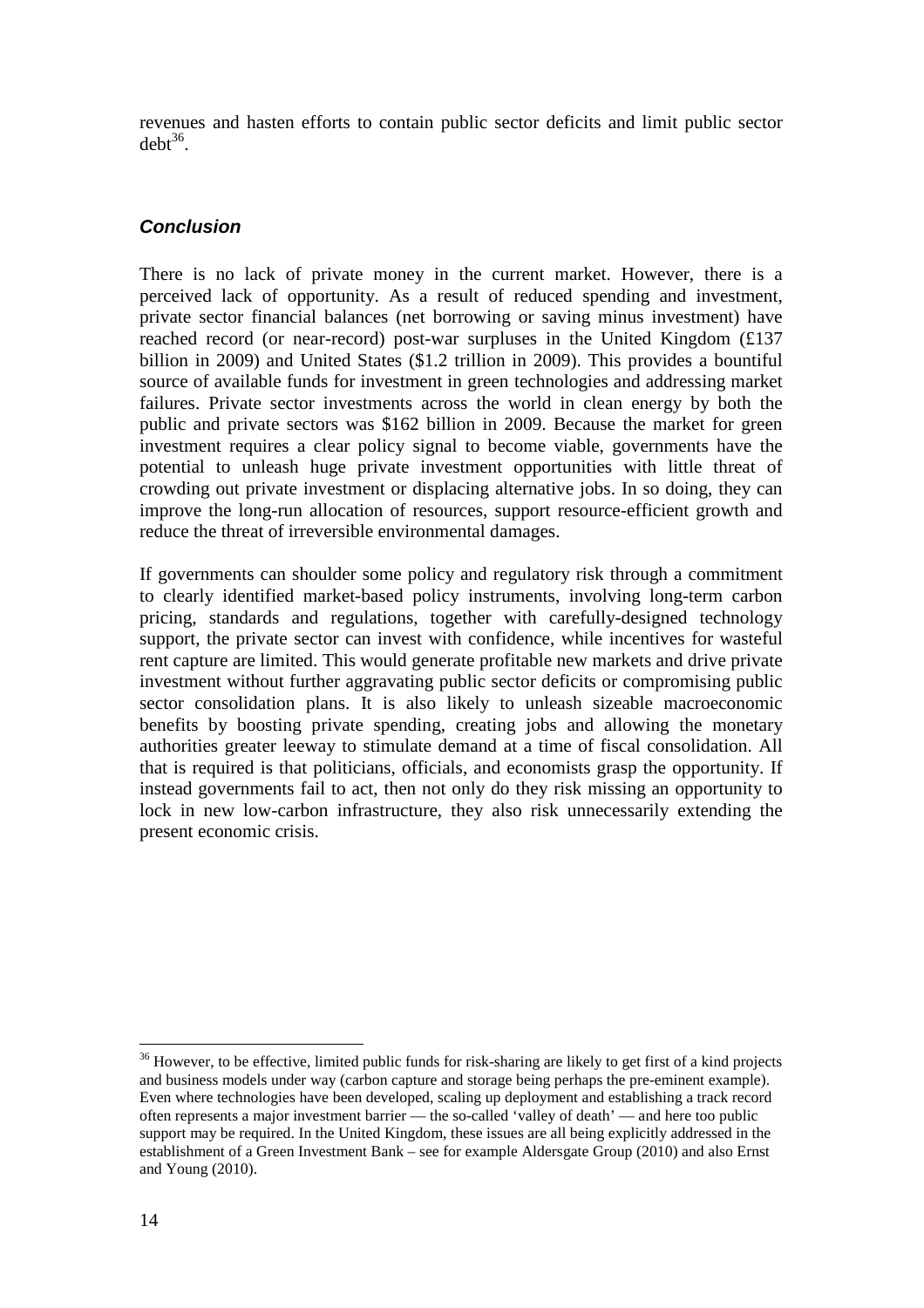#### **References**

Aldersgate Group (2010). *Financing the Future: A Green Investment Bank to Power the Economic Recovery*. September.

Baxter, M., and King, R. (1993), *Fiscal Policy in General Equilibrium.* American Economic Review, 83(3), 315–34.

Bernanke, B. (2005). *The Global Savings Glut and the US Current Account Deficit.* March 10. See: www.federalreserve.gov.

Bowen. A., and Stern, N. (2010). *Environment Policy and the Economic Downturn*. Oxford Review of Economic Policy, Volume 26, Number 2. pp. 137–163.

Bowen, A. (2011) *Fighting Climate Change: the Case for Using All the Tools in the Toolbox*. Grantham Research Institute. The London School of Economics and Political Science (forthcoming).

Buiter, W. (2008). *Quantitative Easing and Qualitative Easing: a Terminological and Taxonomic Proposa*l. December 9. See:

http://blogs.ft.com/maverecon/2008/12/quantitative-easing-and-qualitative-easing-aterminological-and-taxonomic-proposal/.

Cohen, L. R., and Noll, R. G. (1991). *The Technology Pork Barrel*. Washington, DC, Brookings Institution.

Ernst & Young LLP. (2010). *Capitalising the Green Investment Bank: Key Issues and Next Steps.* October.

http://www.green-

alliance.org.uk/uploadedFiles/Themes/Sustainable\_Economy/Capitalising%20the%20Green %20Investment%20Bank.pdf.

Fankhauser, S. and Hepburn, C. (2010). *Designing Carbon Markets*. Energy Policy, v.38 (8), August.

Grantham Research Institute. (2009). *Meeting the Climate Challenge: Using Public Funds to Leverage Private Investment in Developing Countries.* September. http://www2.lse.ac.uk/GranthamInstitute/publications/Other/Leveragedfunds/Meeting%20the %20Climate%20Challenge.aspx

Helm, D. (2010). *Government Failure, Rent-seeking, and Capture: the Design of Climate Change Policy*. Oxford Review of Economic Policy, Volume 26, Number 2, pp. 182–196.

Houser, T., Mohan, S., and Heilmayr, R. (2009), *A Green Global Recovery? Assessing US Economic Stimulus and the Prospects for International Coordination*. Peterson Institute for International Economics and World Resources Institute Policy Brief 09/3.

HSBC. (2009a). A *Climate for Recovery The colour of stimulus goes green*. HSBC Global Research, February 2009.

HSBC. (2009b). *A Global Green Recovery? Yes, but in 2010.* HSBC Global Research, August.